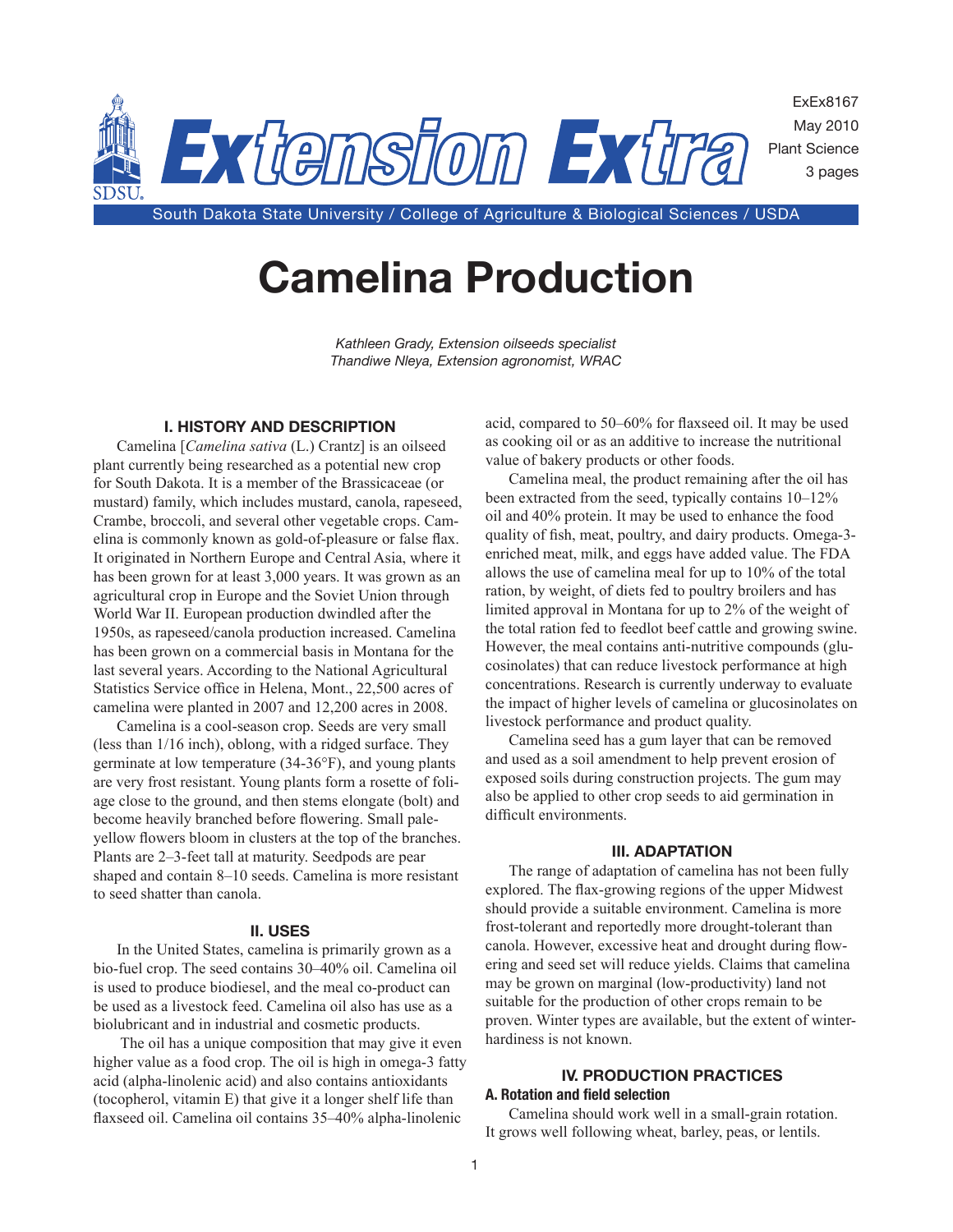Avoid fields following canola, mustard, or other Brassica crops. There are no broad-leaf herbicides labeled for use on camelina, so it is essential to select relatively weed-free fields for camelina production. Herbicide history should be known for the field selected. No carryover restrictions have been established for camelina, but until such information is available, the minimum application to planting intervals for canola should be followed. The effect of camelina on subsequent crops is still under investigation. No incidences of injury to small grain crops following camelina have been reported.

#### **B. Variety selection**

Breeding effort on camelina in North America has been limited. Some European varieties are being grown, including 'Calena', 'Celine', and 'Ligena'. Montana State University released two public camelina varieties in 2007, 'Blaine Creek' and 'Suneson'. Several private companies have camelina breeding programs. Blue Sun Biodiesel released 'Cheyenne' in 2007, and Sustainable Oils and Great Plains–The Camelina Company also develop and market camelina varieties.

#### **C. Seeding**

# **1. Seedbed and seeding method**

A firm, moist seedbed is ideal for seeding camelina. No-till seeding has been successful. Camelina may be planted with a grain drill or by broadcast seeding followed by a packer. Good seed-soil contact is essential.

# **2. Planting date**

Camelina is a cool-season crop that benefits from early spring planting. Research in Montana has shown that best yields are obtained when planting is done between March 1 and March 31. Camelina planted later than April 15 showed yield decline of approximately 100 lbs per week of delay.

# **3. Seedbed depth**

Recommendations are to drill seed very shallow  $\frac{1}{4}$  to ½ inch) into a firm seedbed. Good seed-to-soil contact is important. Emergence and seedling establishment is best when the crop is seeded into moist soils. Broadcasting the seed into a clean seedbed has also been used but with limited success. Good seed-to-soil contact is more difficult to achieve with the broadcasting method. Early planting to allow seed incorporation into the soil is recommended when broadcast seeding.

#### **4. Seeding rate**

Best stand establishment has been achieved by using seeding rates of 3–5 lbs/acre into good soil moisture conditions. Seeding rates lower than 3 lbs/acre often results in poor germination and low plant populations. No-till fields with high residue levels or where weeds are a potential problem, and dry conditions have been shown to adversely affect germination and seedling establishment. It is recommended to increase seeding rates in such poor seedbed conditions or if seed is broadcast.

#### **D. Fertilizer**

Very few fertilizer response trials have been conducted on camelina in the northern Great Plains. While the crop has been generally promoted as a low input crop, adequate fertility is required to produce good yields. Recommendations from Montana State University are to apply 70 to 90 lbs N/acre for a 1,500 lb crop or approximately 1 lb N per 20 lbs seed production. However, under dryland conditions, water is a major limiting factor and growers tend to use lower nitrogen rates. Minimum levels of 30–40 lbs N/a are recommended if expected yields are in the range of 1,200–1,500 lb/a. Camelina has not shown response to P, K, and S where these elements are present in the soil at minimum levels of 12 ppm, 30 ppm and 15 lb/a for P, K, and S, respectively. Further research on fertilizer application rates and methods for camelina grown in varying environmental conditions is needed.

#### **E. Weed control**

The only herbicide currently registered for use in camelina (Gold of Pleasure) is Poast®, which provides postemergent control of grassy weeds. As with all pesticides, read and follow label instructions. Poast has no effect on broadleaf weeds. It is important to select fields relatively free of broadleaf weeds for camelina production. The crop is susceptible to competition from broadleaf weeds in the rosette stage, prior to bolting, but is quite competitive once established. A dense, uniform stand of camelina will defend against weed growth.

#### **F. Diseases and insect pests**

Diseases of potential concern to camelina production include sclerotinia stem rot, Alternaria blight, downy mildew, powdery mildew, and blackleg. Most of these diseases are favored by high-moisture conditions, and none have been a major problem in camelina thus far. Likewise, no insect pests have been observed to be of major concern. Camelina appears to be tolerant to flea beetles, which can be a problem in canola. No fungicides or insecticides are registered for use on camelina. Fields should be monitored for insects and disease on a regular basis. Field rotation (3–4 years between susceptible crops) will reduce the chances of developing future insect or disease pest problems.

# **G. Harvesting**

Camelina can be direct cut or swathed and then combined. Direct cutting is the preferred method and may begin once pods turn golden brown and seed moisture is 8 percent or less. Lower plant stems may remain green. The crop should be monitored closely once ripening begins to avoid over-ripening and seed shatter. Header height should be set as high as possible to avoid taking in of excessive green material while still harvesting the entire crop. Although camelina is more resistant to shatter than canola, pods may shatter if batted by the reel, so reel speed should match ground speed. The concave should be opened up to